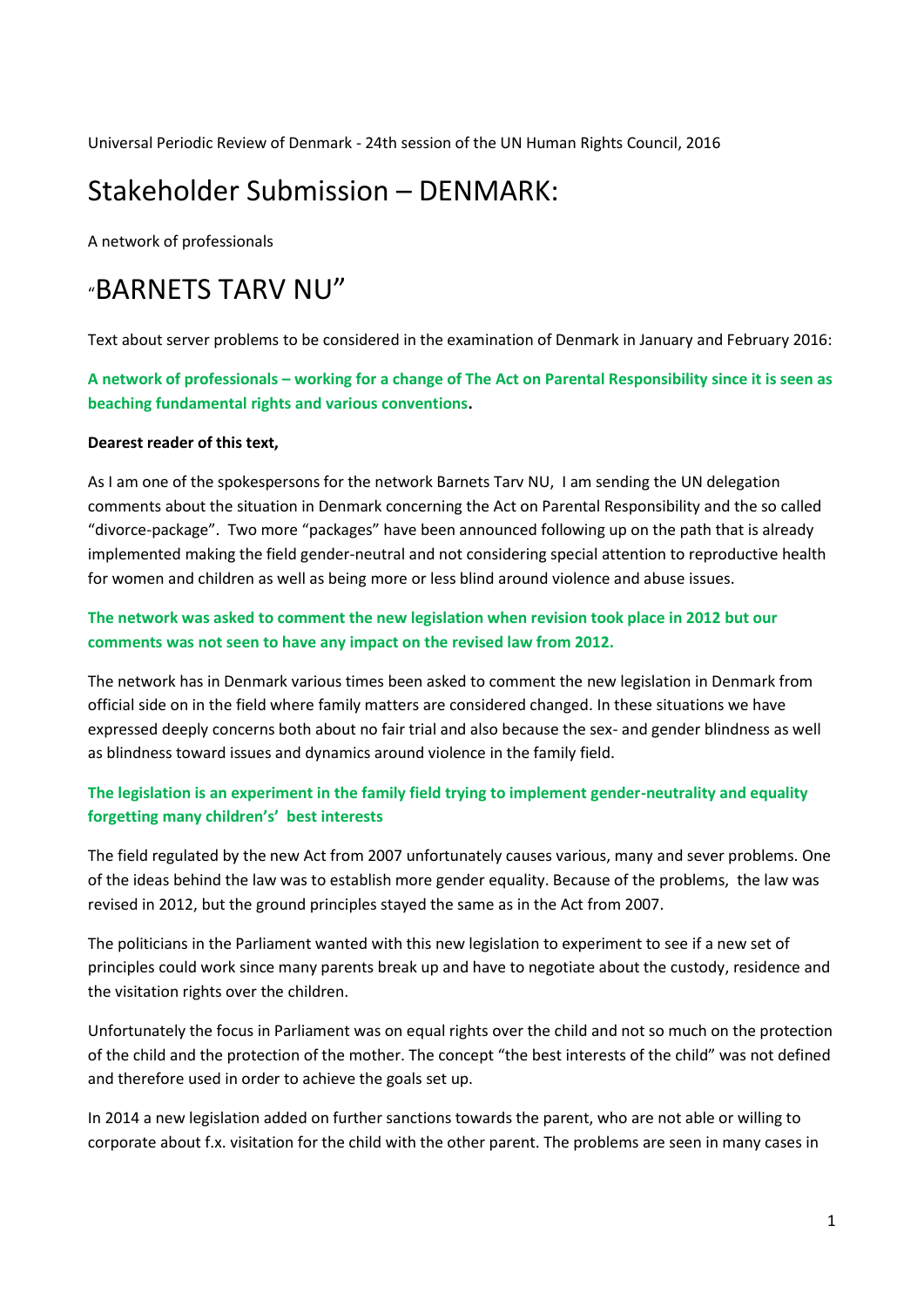the field but most often in cases with abuse or neglect issues. Also babies and small children are sometimes put at risk because the corporation is linked with the ability to serve as a parent so many parents corporate about the visitation even it is not in the child's best interests is my experience. That is too reported from many in the network.

An EU-fact-finding committee has been involved in the situation and has expressed deeply concern about the situation as you see below.

This was written after an investigation here in an official paper:

"The Working Document indicates that the Danish Parental Responsibility Act - which makes contacts of a child with both parents obligatory - sometimes creates perverse effects, according to the petitioners and the members of the delegation, whereby mothers risk being imprisoned for protecting their child from abusive fathers and abusive fathers obtain contact and even full custody rights to the children they abuse.

In its recommendations the Committee underlines that Denmark's opt-out from certain provisions of the Treaty does not exclude it from fully respecting its political obligations under the Charter of Fundamental Rights of the EU, the European Convention on Human Rights and the Hague Convention on the Civil Aspects of International Child Abduction.

The Committee considers it not acceptable that as a result of an opt-out from Treaty provisions, legal uncertainty is produced which severely impacts on international child custody cases, which in turn can seriously jeopardise the fundamental rights of the child causing unnecessary additional trauma and suffering to all concerned, especially the child.

Denmark is urged to ensure that the Child Protection Convention is fully complied with and that the Brussels II A Regulation is implemented."

This statement was followed up by a press release in February 2014:

"The Chairwoman of Committee on Petitions Erminia Mazzoni expressed the concerns of the majority of the petitions committee. As decided at the end of the discussion, she would write a letter to the Danish government and invite it to react to the deliberations by the PETI Committee. Also a letter would be sent to Mrs. Viviane Reding, European Commissioner for Justice, urging her to approach the Danish government to discuss changes in the way Denmark handles custody and child welfare cases."

### **Huge numbers of cases**

Increase of conflicts between parents about their children has been detected on all levels from 2007 and up to now. It is estimated that around 10% of the cases being dealt with in the systems are cases with serious matters involved such as violence, abuse or neglict. It is also estimated that around 100.000 cases need to be revised because not given a fair trial. Some parents involved suffer now from Post Traumatic Disorder and children are of course also affected by the way the cases are being dealt with various ways.

**No fair trial takes place during the time cases are decided in the State Administration in Denmark**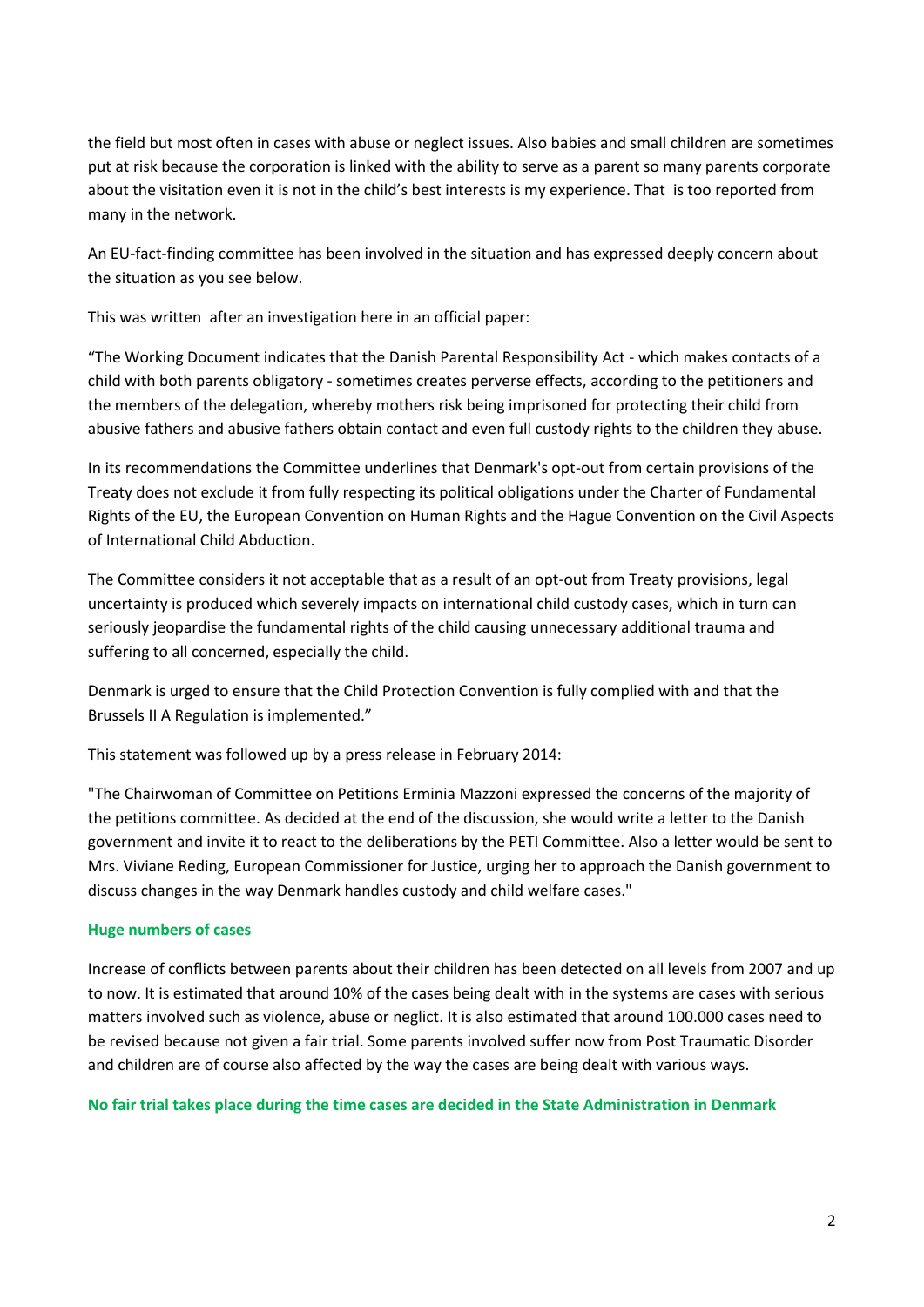Seen from my standpoint as an attorney there is unfortunately not a fair trial in these types of cases where visitation is asked for. No court case takes place even the important issues dealt with. The field is run by an administrative body " The State Administration" in Danish: Statsforvaltningen.

The decisions from there can be enforced by the enforcement courts even the administrative procedure do not allow witnesses to involved and speak, the parties do not speak under oath, child-experts are not allowed being examined or orally asked about their reports and the case is not decided by a judge. No legal aid to the parties available in The Stats Administration so many client can not afford to be represented by an attorney and a lot of pressure to close the case via a settlement is put on the parties shoulders. At no time there is a screening for violence – not even before a mediation takes place.

**Violence in Denmark – in the family field not taken properly care of in cases in the State Administration and in the courts**

If you look at the FRA-report Denmark is unfortunately scoring very high in this field. <http://www.theguardian.com/world/2014/mar/05/violence-against-women-eu>

It seems that some professionals deny the problems in practice or instead put their focus on the equality issues. There is no screening for violence or abuse, as mentioned ealier, taking place in cases about divorce, residence and/or visitation what leads to problematic situations.

**Media-attack on (family)attorneys who helps women and children – perhaps with serious chilling-effect so that information in cases in the administrative body"Statsforvaltningen" is not coming into the case because of fearing of sanction and because of the new legislation.**

The 12. of March attorney and mediator Vivian Jørgensen and myself (the two of us especially), and the group of (family) attorneys generally, where defamed via most of the Danish press and media (DR, TV2, TV2 NEWS and Radio24syv). This happened during a whole day as a top scandal with out any reason. The situation still goes on since links and podcasts are placed online.

Please take a look here:

### <http://nyhederne.tv2.dk/samfund/2015-03-12-liste-saadan-snyder-advokater-boern-ud-af-dine-haender>

A Danish transcription of the announcement of the not-true scandal presented primetime in the news program as breaking news in TV2 is seen in the enclosed file.

I will translate it into English a.s.a.p. – as well do I have some screen prints that I can display, so you can see the massive hetz against attorneys that day and the following. Unfortunately it is in a pdf-file-format so I am afraid that I can't upload it directly. Please advice how the material can be sent to you.

Medias attacking attorneys without documented good reasons is scary in a State where rule of law should be a fact. Unfortunately it seems that authorizes are not aware of the alarming developments in this field since many have the focus on gender equality. Perhaps also because of the complexity in the field including legal matters, sex and gender issues, reproductive health issues and understanding of the dynamic of violence, the alarming situation is not properly dealt with yet.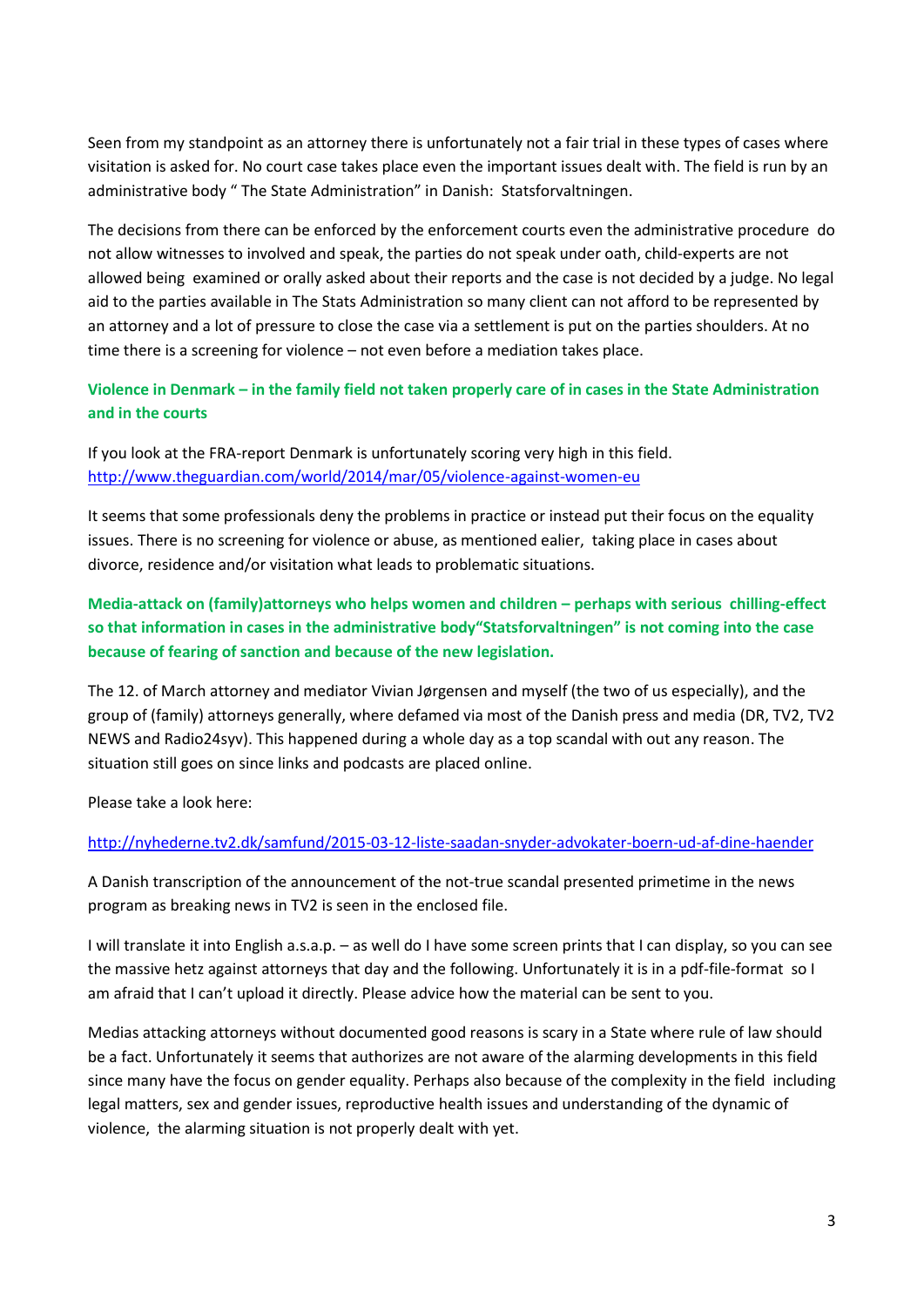What can happen is a chilling effect so that other attorneys do not deer to help women/mothers with advice. Another thing is that women could give up to protect themselves and to protecting their children against violence and abuse since it seems impossible to get an understand of the situation from official side on because the legislation is sex and gender blind and blind concerning dynamics in violent situation. It seems that f.x. not allowing separate-meeting to get information from a victim of violence even a request is sent to the State Administration in advance.

The police is therefore now involved in the matter and asked to investigate the sever situation. The Bar and Law society and the branchorganisation "Danske Advokater" are both following the situation but not being directly involved yet.

We guess that this attack on us happened since we for a long time have been speaking up about these severe problems via the network "Barnets Tarv Nu". Because some mothers and children are forced by the State Administration (Statsforvaltningen) and sometimes also by the enforcement court to hand over children to dangerous situations and situations where the best interests of the child is not what is considered.

It is of course alarming if attorneys, as part of the legal system, who has an obligation to speak up about problems detected, are not able to speak up but sanctioned and put at risk what we are now.

## **Concluding remarks**

Please contact me so I can explain more in details what horrible situation some citizens here in Denmark faces and experience and how the situation now has increased since attorneys are now tried to be scared away from mentioning violence and abuse for their clients. .

Much material can be provided from our side to inform about the situation.

A book is in press to come out with articles and cases in English in August this year (2015). The book will be dealing with the above mentioned issues and will be following three Danish books already published in 2008, 2010 and 2011.

### <https://www.djoef-forlag.dk/da/forfattere/d/deleuran-pia>

As you perhaps remember the Danish Institute for Human Rights in a report from last year with the title "A life without violence", chapter 13, pointed out problems found in this field.

http://www.menneskeret.dk/udgivelser/ret-liv-uden-vold , so a part of what we write about here is aready out in the open. Unfortunately it is not dealt with so we need international assistance. We hope you can help us get back on track.

Sincerely yours as spoke-person for Barnets Tarv NU

Pia Deleuran Advokat og mediator Pia Deleuran, cand. jur.et art. Peter Bangs Vej 59